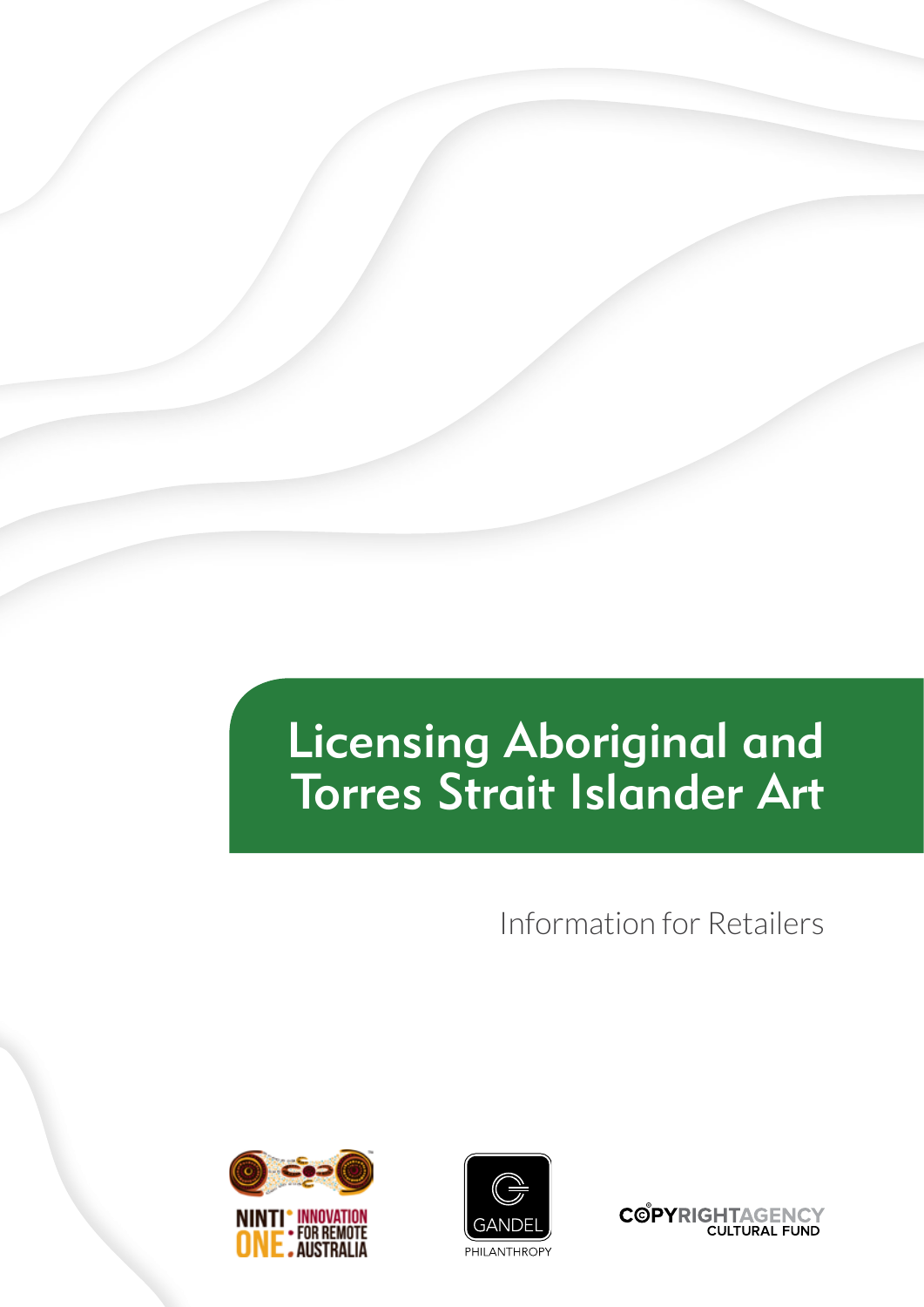# Licensing of Aboriginal and Torres Strait Islander Art and Design - Information for Retailers

# INTRODUCTION

The art, design and cultural expression of Australia's First Nations people is a powerful means of communication and education. The stories and knowledge behind Aboriginal and Torres Strait Islander artwork bridge gaps in language, history and understanding with the wider Australian community and are sought-after by tourists and Australian consumers.

While the art and design of Aboriginal and Torres Strait Islander people is an act of maintaining and sharing cultural expression, it is also a means of economic independence. Products that include Aboriginal and Torres Strait Islander art and design generate benefits for manufacturers and retailers of these products as well as for the artists, their families and communities.

# WHAT IS LICENSING?

An artist owns the rights in an image or design as soon as they have created it. This right is known as copyright. A licence is one of the main ways for an artist to allow others to use their copyright. Licensing means an artist gives a person or a business permission to use an image they created. A licence is a contract that sets out the way/s an image can be used and what fee will be paid for that use.

# *Artists retain the copyright regardless of when or to whom an artwork is sold. Owning an artwork gives no rights to use it for anything other than putting it on display.*

Licensing is both simple and complex. It is simple because a person or business wants to use the art or design of an Aboriginal or Torres Strait Islander artist to make and sell a product and the licence enables this to happen. It is complicated because there are many ways in which an artist and a business can work together on licensing; however, with clear, fair and transparent licence terms, this can be achieved.

# WHAT DOES IT MEAN FOR ME AS A RETAILER?

By stocking and selling products that use Aboriginal or Torres Strait Islander artwork or design, you play a crucial role in the supply chain. The decisions you make about the wholesalers and distributors you work with directly affects the livelihoods of Aboriginal and Torres Strait Islander artists and communities.

# WHAT TO ASK – WHAT TO LOOK FOR

One of the most powerful things you can do as a retailer is to ask for information about the Aboriginal and Torres Strait Islander products you source and sell. Ask the manufacturer or distributor:

- ◆ Was the product made under licence?
- What sort of fee/s or percentage does the artist get? Are they paid a percentage?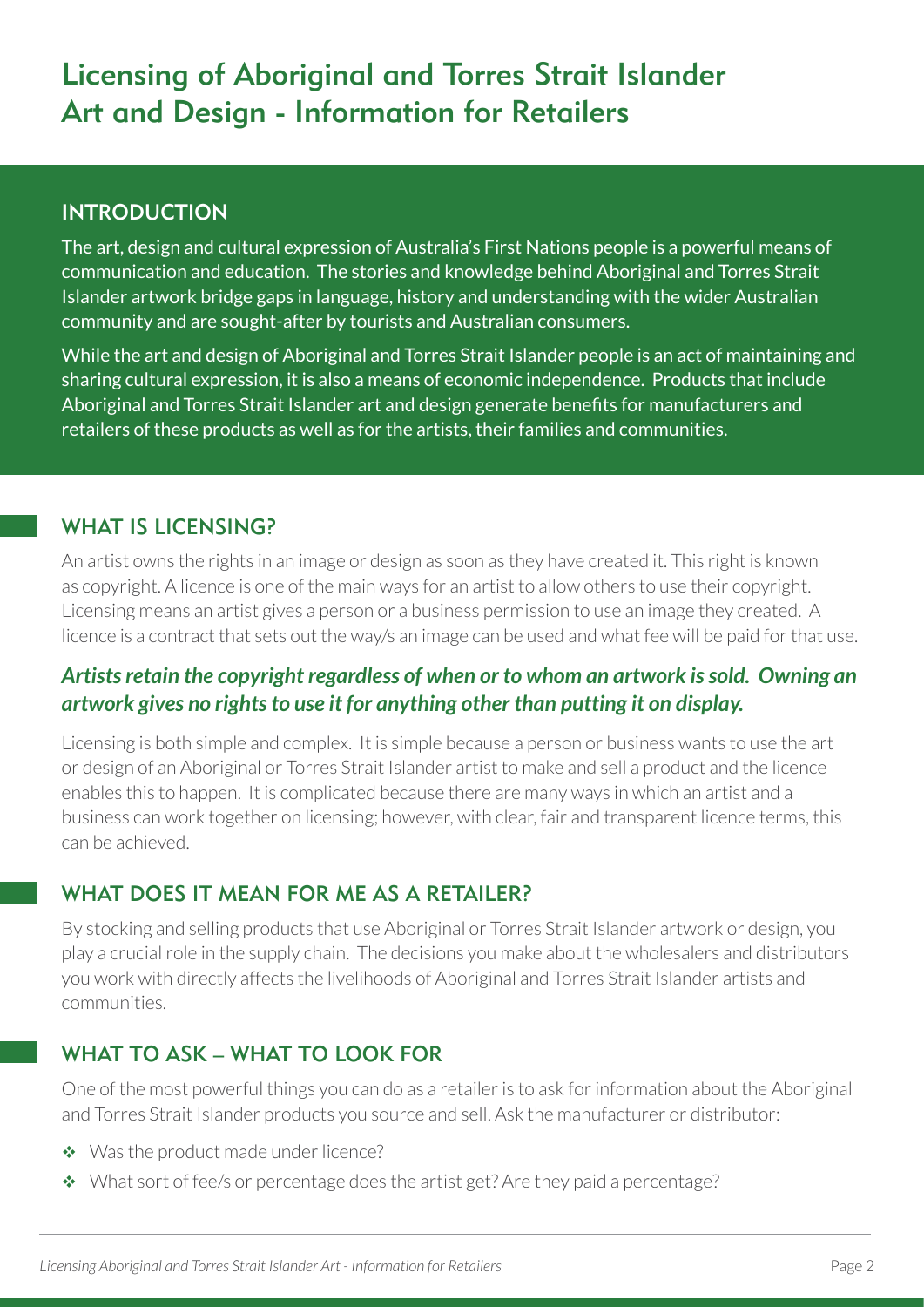- Where do you source the cultural information or story you include with the product?
- ◆ Where was the product made?
- \* Are the businesses involved members of the Indigenous Art Code?
- Who is the artist and are they a member of an Aboriginal or Torres Strait Islander art centre? Which one?

# WHAT'S FAIR?

For a range of reasons Aboriginal and Torres Strait Islander people are often not able to negotiate the terms of a contract equally. As a retailer, this means being aware that fairness and transparency are crucial anytime a person or business wants to use Aboriginal or Torres Strait Islander art on their products or for other commercial purposes. Fairness means:

- ◆ Artists gain meaningful benefit.
- $\triangle$  A licence is mutual that is, all parties are getting similar benefits.
- \* A level playing field with access to information as needed.
- All contracts are independently vetted.
- $\cdot \cdot$  The contract accurately specifies the artwork to be used, the terms of use and product details, for example timelines, quality and quantity etc.
- $\triangleleft$  A cooling off period, the right to terminate and price information are in the contract.
- ◆ Use of clear language and in a form that is clearly understood.
- $\cdot$  Include information about pricing, such as the proposed recommended retail price of any product.
- Provide regular reports on sales and payments (at least quarterly).

This type of information provided by a manufacturer or distributor aims to help and encourage you as a retailer to source, stock and sell products that are ethically and accountably produced and genuinely provide benefits to Aboriginal and Torres Strait Islander artists and communities.

# WHAT'S NOT FAIR?

If a supplier tells you they pay the artist a one-off fee – it's probably not fair. The one-off fee means that while the artist received an upfront payment, it is not linked to the number of products made using their artwork.

If it's a product manufactured in quantity and/or frequently selling, it is not fair.

#### **If a business tells you things like:**

'but it is a promotional opportunity for the artist'

'we are providing the artist with exposure'

'we give money from the product to charity'

'the artist gave me the story to use'

These sorts of responses mean the supplier is feeling justified in not paying the artist fairly. The supplier does not say these things as justification for not paying the printer or the businesses who makes the mugs, t-shirts or other items on which the artists' work is reproduced.